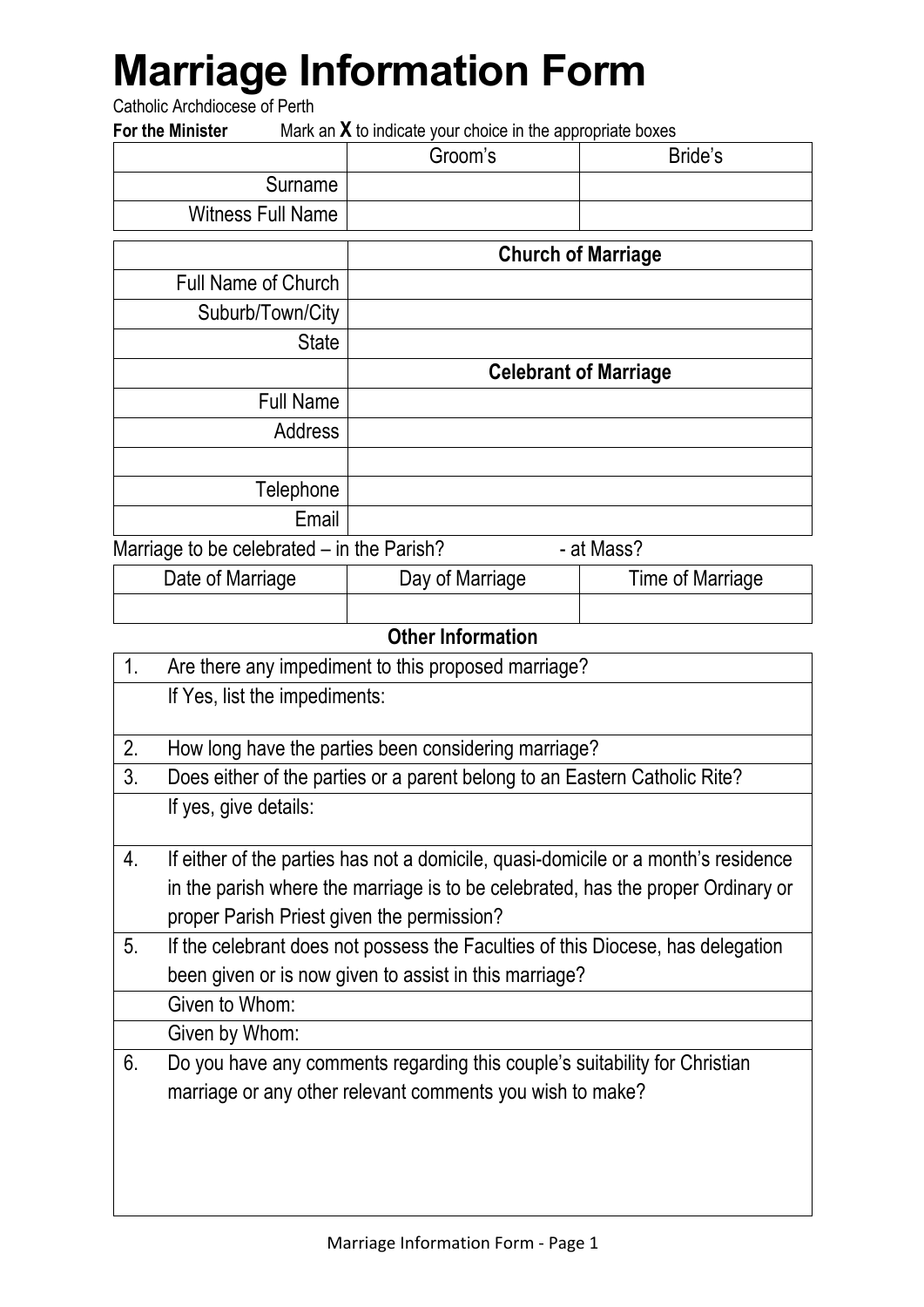### **Bridegroom's Information**

**For the Bridegroom** Mark an **X** to indicate your choice in the appropriate boxes

| Surname    | <b>Given Names</b> |  |
|------------|--------------------|--|
| Address    |                    |  |
|            |                    |  |
| Telephone  | Email              |  |
| Occupation | Religion           |  |
| Parish     | <b>Diocese</b>     |  |

Conjugal Status - \*Never (Validly) Married Widowed Divorced \*Never (Validly) Married will be entered as Never Validly Married in Civil documents & as Never Married in Church documents How long living at the above address?

| Date of Birth                             | Country of Birth | City/Town of Birth | State of Birth |
|-------------------------------------------|------------------|--------------------|----------------|
|                                           |                  |                    |                |
| <b>Birth Certificate Reference Number</b> |                  |                    |                |

If born outside Australia – Total period of residence in Australia – Years: Month:

| Date of Baptism | Church of Baptism | Parish of Baptism |
|-----------------|-------------------|-------------------|
|                 |                   |                   |

Have received the Sacrament of Confirmation?

|                     | Father's Information | Mother's Information |
|---------------------|----------------------|----------------------|
| Full (Maiden) Names |                      |                      |
| Address             |                      |                      |
|                     |                      |                      |
| Country of Birth    |                      |                      |

Are you related to your intended Partner – By Blood? By Marriage By Adoption How long have you been considering marriage? Have you been Married previously?

| Number of previous Marriages | Year of each marriage  |  |
|------------------------------|------------------------|--|
| Number of Children           | Children Year of birth |  |

| How LAST Marriage terminated? Death | Divorced | Nullity | Civil Decree of Nullity |
|-------------------------------------|----------|---------|-------------------------|
|                                     |          |         |                         |

Date on which termination of last marriage became final Full Name of Former Spouse

| <b>Previous Marriage Information</b>       |       |      |  |
|--------------------------------------------|-------|------|--|
|                                            | Place | Date |  |
| <b>Previous Marriage</b>                   |       |      |  |
| Death of Spouse                            |       |      |  |
| Decree of Absolute of Civil Divorce        |       |      |  |
| <b>Canonical of Nullity or Dissolution</b> |       |      |  |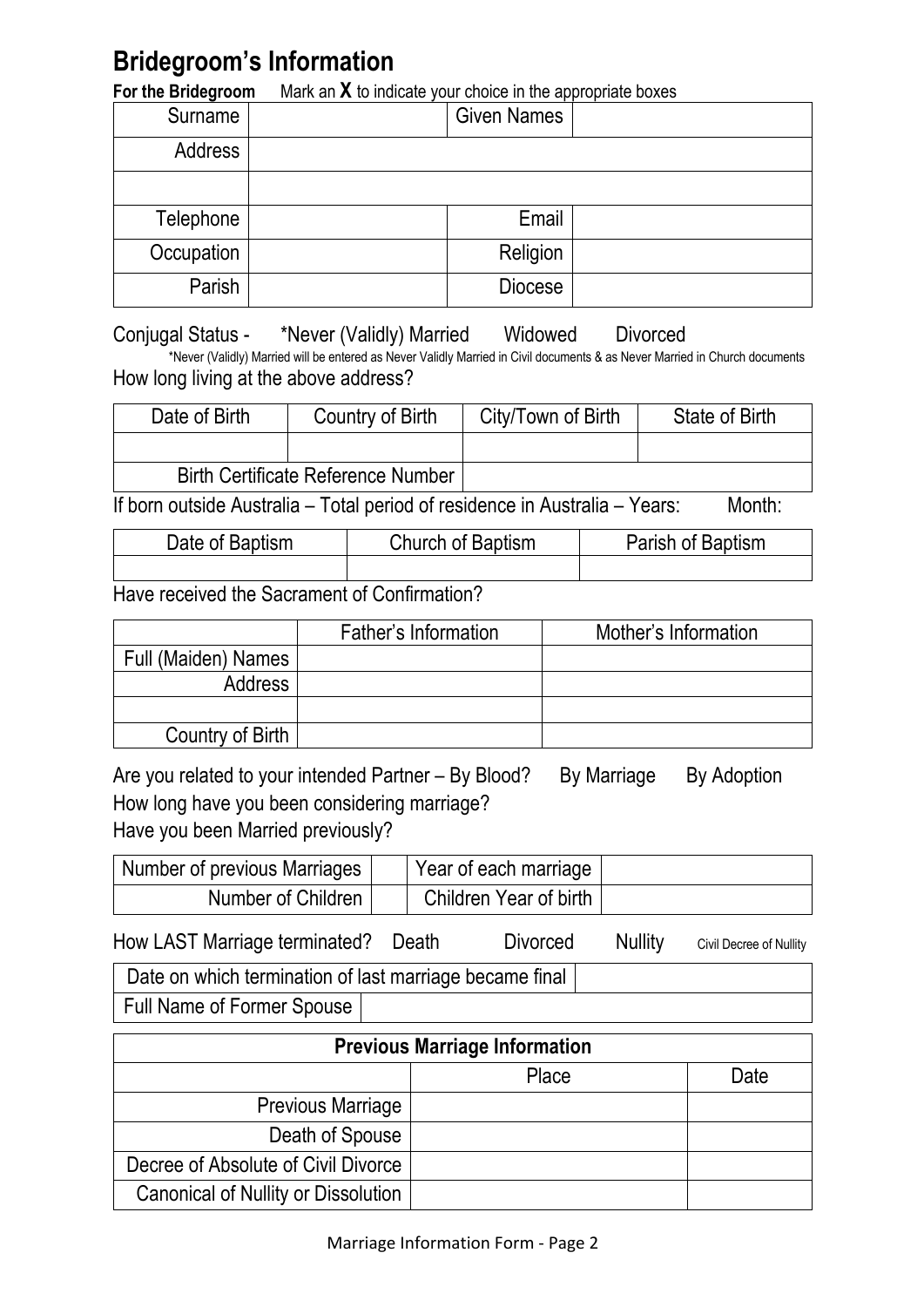## **Bride's Information**

| For the Bride | Mark an $X$ to indicate your choice in the appropriate boxes |  |  |
|---------------|--------------------------------------------------------------|--|--|
| Surname       | <b>Given Names</b>                                           |  |  |
| Address       |                                                              |  |  |
|               |                                                              |  |  |
| Telephone     | Email                                                        |  |  |
| Occupation    | Religion                                                     |  |  |
| Parish        | <b>Diocese</b>                                               |  |  |

Conjugal Status - \*Never (Validly) Married Widowed Divorced \*Never (Validly) Married will be entered as Never Validly Married in Civil documents & as Never Married in Church documents How long living at the above address?

| Date of Birth | Country of Birth                          | City/Town of Birth | State of Birth |
|---------------|-------------------------------------------|--------------------|----------------|
|               |                                           |                    |                |
|               | <b>Birth Certificate Reference Number</b> |                    |                |
| .             |                                           |                    | .              |

If born outside Australia – Total period of residence in Australia – Years: Month:

| Date of Baptism | Church of Baptism | Parish of Baptism |
|-----------------|-------------------|-------------------|
|                 |                   |                   |

Have received the Sacrament of Confirmation?

|                     | Father's Information | Mother's Information |
|---------------------|----------------------|----------------------|
| Full (Maiden) Names |                      |                      |
| <b>Address</b>      |                      |                      |
|                     |                      |                      |
| Country of Birth    |                      |                      |

Are you related to your intended Partner – By Blood? By Marriage By Adoption

How long have you been considering marriage?

Have you been Married previously?

| Number of previous Marriages <sup>1</sup> | Year of each marriage  |  |
|-------------------------------------------|------------------------|--|
| Number of Children                        | Children Year of birth |  |

How LAST Marriage terminated? Death Divorced Nullity Civil Decree of Nullity

Date on which termination of last marriage became final Full Name of Former Spouse

| <b>Previous Marriage Information</b>       |       |      |  |  |
|--------------------------------------------|-------|------|--|--|
|                                            | Place | Date |  |  |
| <b>Previous Marriage</b>                   |       |      |  |  |
| Death of Spouse                            |       |      |  |  |
| Decree of Absolute of Civil Divorce        |       |      |  |  |
| <b>Canonical of Nullity or Dissolution</b> |       |      |  |  |